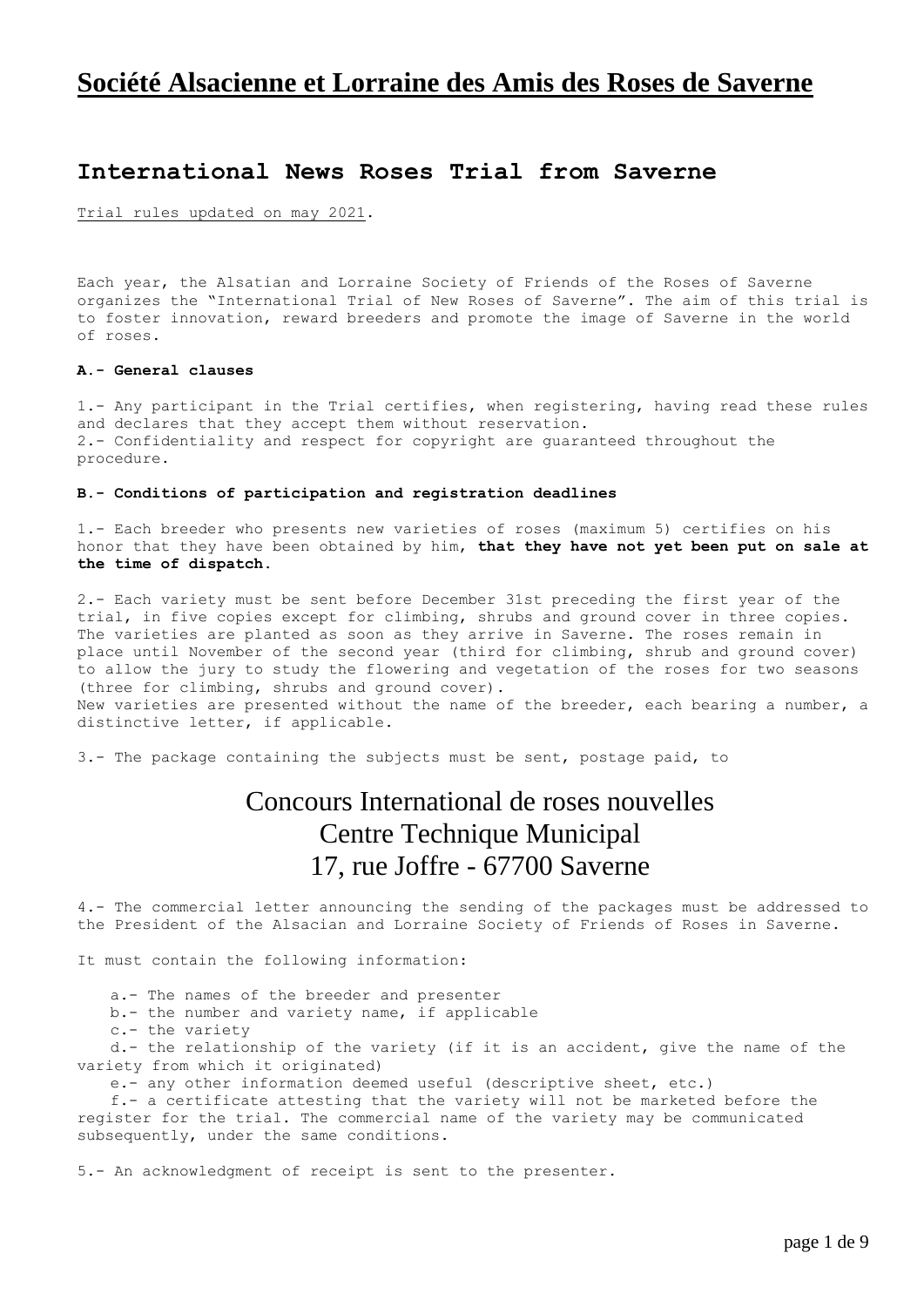### **C.- Conduct of the trial**

#### **1.- The Permanent Jury**

```
a.- Composition
```
On the day of the trial the permanent Jury is made up of the members of the International Jury to judge the varieties for the following year.

For the 3 other passages the permanent Jury is made up of:

- members of the Alsatian and Lorraine Society Friends of the Roses of Saverne,
	- representatives of the Municipality of Saverne,
	- members of the Services of the City of Saverne

b.- Work of the permanent Jury

The Permanent Jury judges the roses presented on 4 occasions, - the day of the previous trial (1st year of planting) - in July, in September (following flowering) - and in June of the year of the trial of the year. - He gives each of them a unique note considering both the character: - originality, charm, - colored, - perfume and - overall qualities o flowering, o deflowering, o vigor o disease resistance.

The Permanent Jury determines the varieties to be eliminated from the International Trial.

### **2.- The International Jury**

a.- Composition

The jury comprises in principle: - representatives of the Alsatian and Lorraine Society of Friends of the Roses of Saverne

- professional rose growers,

- members of horticultural societies
- personalities and rose lovers,both French and foreign, deemed qualified.

b.- Work of the International Jury

The jury, convened during the month of June, meets at the Roseraie de Saverne. He examines the new roses of the year of presentation and gives each one a rating in accordance with the recommendation of the WFRS (World Federation of Rose Societies) either: - Plant (vigor, foliage, harmony ...) 30 points - Flower (originality, charm, color, flowering and deflowering ...) 30 points - Disease resistance 30 points - Perfume (intensity, originality ...) 10 points ------------- Total 100 points

In assessing this score, the members of the jury may consider any observations they may have made at any time, either in Saverne or elsewhere.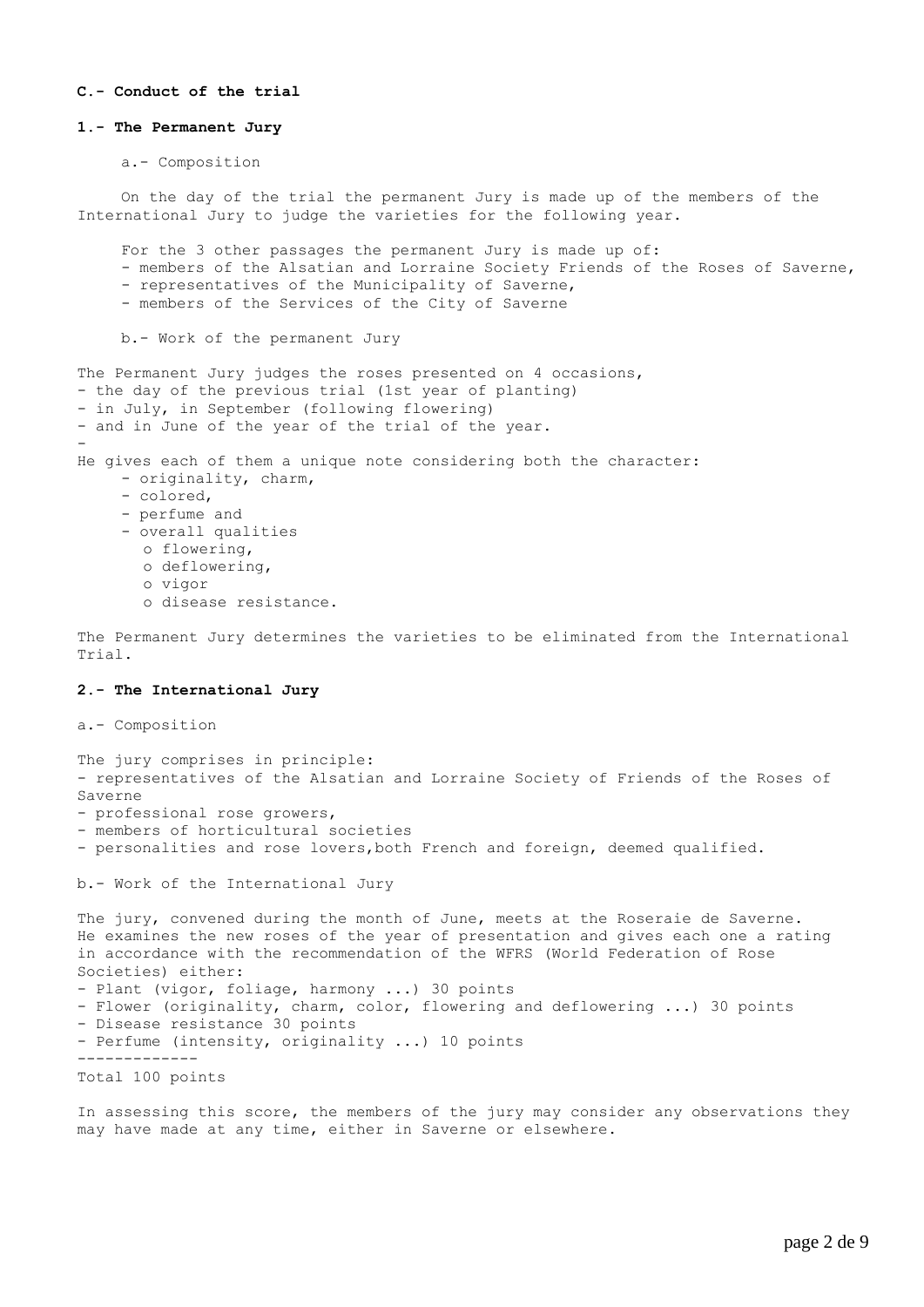### **3.- Final rating**

During each visit, the Permanent Jury and the International Jury give a mark out of 100 for each variety. The final score will be weighted as follows:

Note Total coefficient retained

|                               | Note        | Total retenu |
|-------------------------------|-------------|--------------|
| Jury permanent (4 visites)    | ′100        | 60%          |
| Jury International (1 visite) | /100        | 40 %         |
|                               | Note finale | $100 \%$     |

The decisions taken by the two Jury are not subject to appeal.

4.- Prizes and diplomas awarded

In June of each year, the awards of the International New Roses Trial of Saverne are awarded:

- a gold medal
- a Silver Medal
- two certificates of Merit
- a Perfume Prize

On the proposal of the Permanent Jury and to allow roses of equivalent merit to be awarded, the number of medals may be doubled.

Depending on the importance of the edition of the Trial, other prizes may be awarded.

5.- Public Prize

During June, visitors to the rose garden choose the most beautiful rose among the varieties presented in the Trial by means of a vote cast through an ad hoc form. The rose grower whose rose has won the most votes is informed in writing.

#### 6.- Exhibition of award-winning roses

The award-winning varieties remain on display until November following the awarding of the awards. They are then admitted definitively to the Roseraie de Saverne.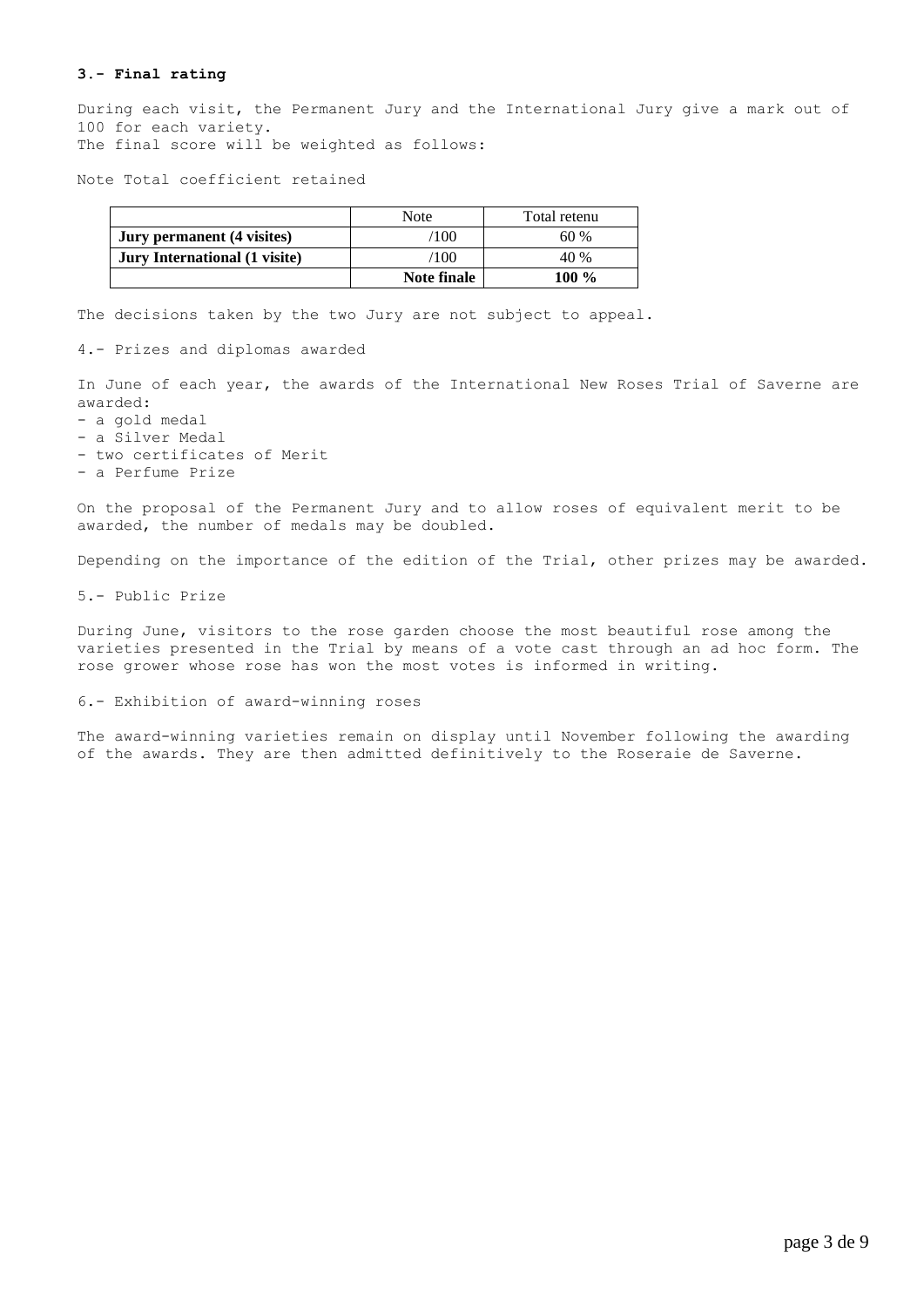## **Internationaler Wettbewerb der neuen Rosen von Saverne**

Wettbewerbsregeln (aktualisiert Mai 2021).

Jedes Jahr organisiert die Elsässische und Lothringische Gesellschaft der Rosenfreunde von Saverne den "Internationalen Neuen Rosen Wettbewerb von Saverne". Ziel dieses Wettbewerbs ist es, Innovationen zu fördern, Züchter zu belohnen und das Bild von Saverne in der Welt der Rosen zu fördern.

#### **A.- Allgemeine Klauseln**

1.- Jeder Teilnehmer am Wettbewerb bestätigt bei der Registrierung, dass er diese Regeln gelesen hat und erklärt, dass er sie vorbehaltlos akzeptiert.

2.- Vertraulichkeit und Achtung des Urheberrechts werden während des gesamten Verfahrens garantiert.

## **B.- Teilnahmebedingungen und Anmeldefristen**

1.- Jeder Züchter, der neue Rosensorten vorstellt (maximal 5), bescheinigt ihm zu Ehren, dass sie von ihm erhalten wurden und **zum Zeitpunkt des Versands noch nicht zum Verkauf angeboten wurden.**

2.- **Jede Sorte muss vor dem 31. Dezember vor dem ersten Wettbewerbsjahr in fünf Exemplaren versandt werden, mit Ausnahme von Kletterrosen, Sträuchern und Bodendecker in drei Exemplaren.**

Die Sorten werden gepflanzt, sobald sie in Saverne ankommen. Die Rosen bleiben bis November des zweiten Jahres an Ort und Stelle (dritter für Kletterrosen, Strauch und Bodendecker), damit die Jury die Blüte und Vegetation der Rosen zwei Jahreszeiten lang untersuchen kann (drei für Kletterrosen, Sträucher und Bodendecker). Neue Sorten werden ohne den Namen des Züchters vorgestellt, die jeweils eine Nummer und gegebenenfalls einen besonderen Buchstaben tragen.

3.- Das Paket mit den Themen muss portofrei an gesendet werden

## Concours International de roses nouvelles Centre Technique Municipal 17, rue Joffre - 67700 Saverne

Jedes Thema muss markiert sein.

4.- Der Werbebrief, in dem der Versand der Pakete angekündigt wird, muss an den Präsidenten der Société Alsacienne et Lorraine des Amis des Roses de Saverne gerichtet werden.

Es muss folgende Informationen enthalten:

a.- Die Namen des Züchters und des Präsentators

b.- gegebenenfalls die Nummer und den Sortennamen

c.- die Sorte

d.- die Beziehung der Sorte (wenn es sich um einen Unfall handelt, geben Sie den Namen der Sorte an, von der sie stammt)

e.- sonstige als nützlich erachtete Informationen (Beschreibungsblatt usw.)

f.- eine Bescheinigung, aus der hervorgeht, dass die Sorte vor der Anmeldung für den Wettbewerb nicht vermarktet wird. Der Handelsname der Sorte kann später unter den gleichen Bedingungen mitgeteilt werden.

5.- Eine Empfangsbestätigung wird an den Präsentator gesendet.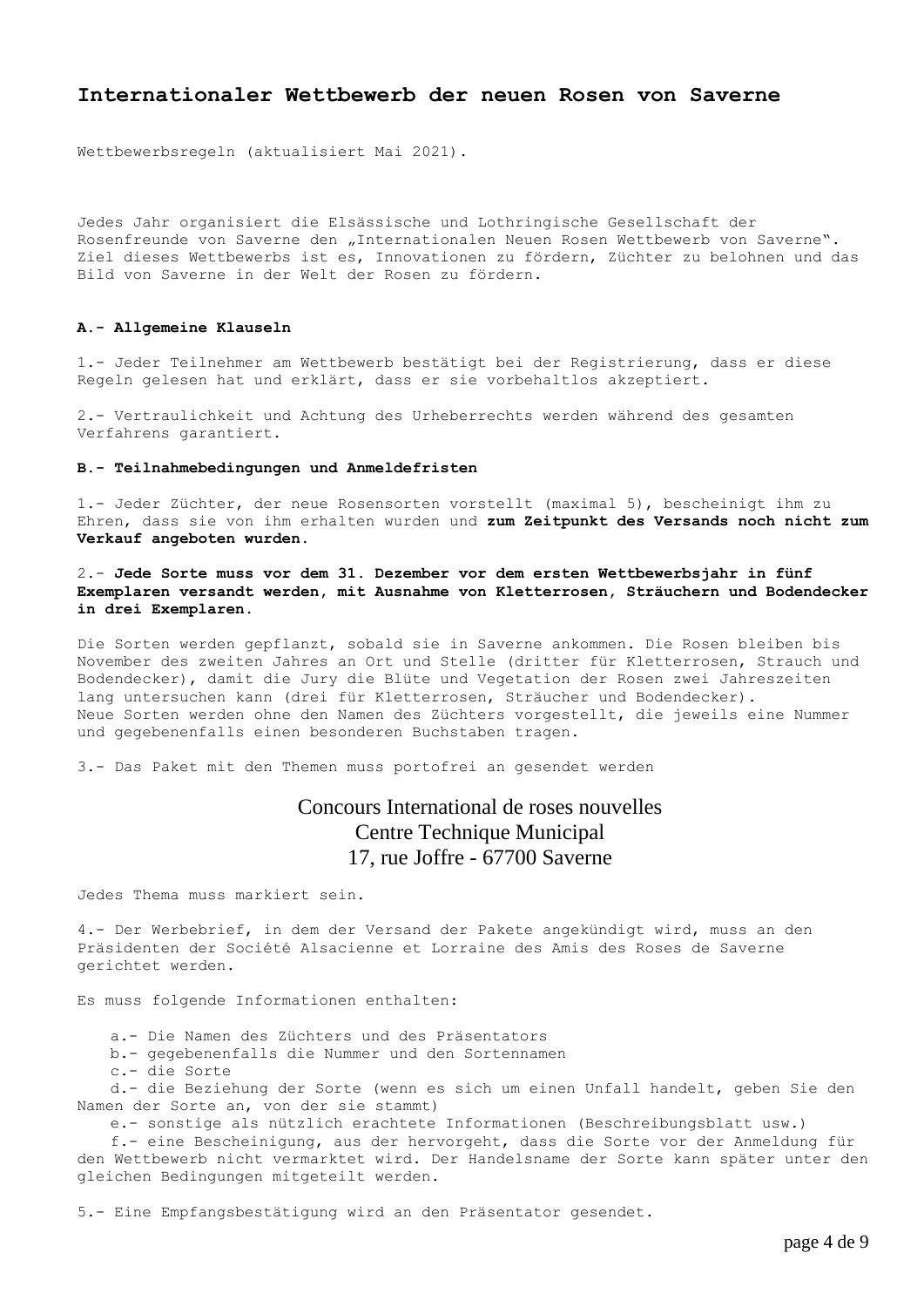#### **C.- Durchführung des Wettbewerbs**

1.- Die ständige Jury

eine Zusammensetzung

Am Tag des Wettbewerbs setzt sich die ständige Jury aus Mitgliedern der Internationalen Jury zusammen, um die Sorten für das folgende Jahr zu beurteilen.

Für die 3 anderen Passagen besteht die ständige Jury aus: - Mitglieder der Elsässischen und Lothringischen Gesellschaft Freunde der Rosen von Saverne, - Vertreter der Gemeinde Saverne,

- Mitglieder der Dienste der Stadt Saverne

b.- Arbeit der ständigen Jury

Die Ständige Jury beurteilt die viermal vorgestellten Rosen.

- der Tag des vorherigen Wettbewerbs (1. Pflanzjahr)
- im Juli, im September (nach der Blüte)
- und im Juni des Jahres des Wettbewerbs des Jahres.

Er gibt jedem von ihnen eine einzigartige Note, wobei er sowohl den Charakter berücksichtigt:

- Originalität, Charme,
- farbig,

- -

- Parfüm und
- Gesamtqualitäten
	- o Blüte,
	- o Entjungferung,
	- o Kraft
	- o Krankheitsresistenz.

Die Ständige Jury bestimmt die Sorten, die vom internationalen Wettbewerb ausgeschlossen werden sollen.

2.- Die internationale Jury

eine Zusammensetzung

Die Jury besteht grundsätzlich aus:

- Vertreter der Société Alsacienne et Lorraine des Amis des Roses
- professionelle Rosenzüchter,
- Mitglieder von Gartenbaugesellschaften
- Persönlichkeiten und Rosenliebhaber,

sowohl französische als auch ausländische, als qualifiziert gelten.

b.- Arbeit der Internationalen Jury

Die im Juni einberufene Jury trifft sich in der Roseraie de Saverne.

Er untersucht die neuen Rosen des Präsentationsjahres und gibt jedem eine Bewertung in Übereinstimmung mit der Empfehlung des WFRS (World Federation of Rose Societies) entweder:

- Pflanze (Kraft, Laub, Harmonie ...) 30 Punkte
- Blume (Originalität, Charme, Farbe, Blüte und Entjungferung ...) 30 Punkte
- Krankheitsresistenz 30 Punkte
- Parfüm (Intensität, Originalität ...) 10 Punkte

-------------

Insgesamt 100 Punkte

Bei der Beurteilung dieser Punktzahl können die Mitglieder der Jury alle Beobachtungen berücksichtigen, die sie zu irgendeinem Zeitpunkt gemacht haben, entweder in Saverne oder anderswo.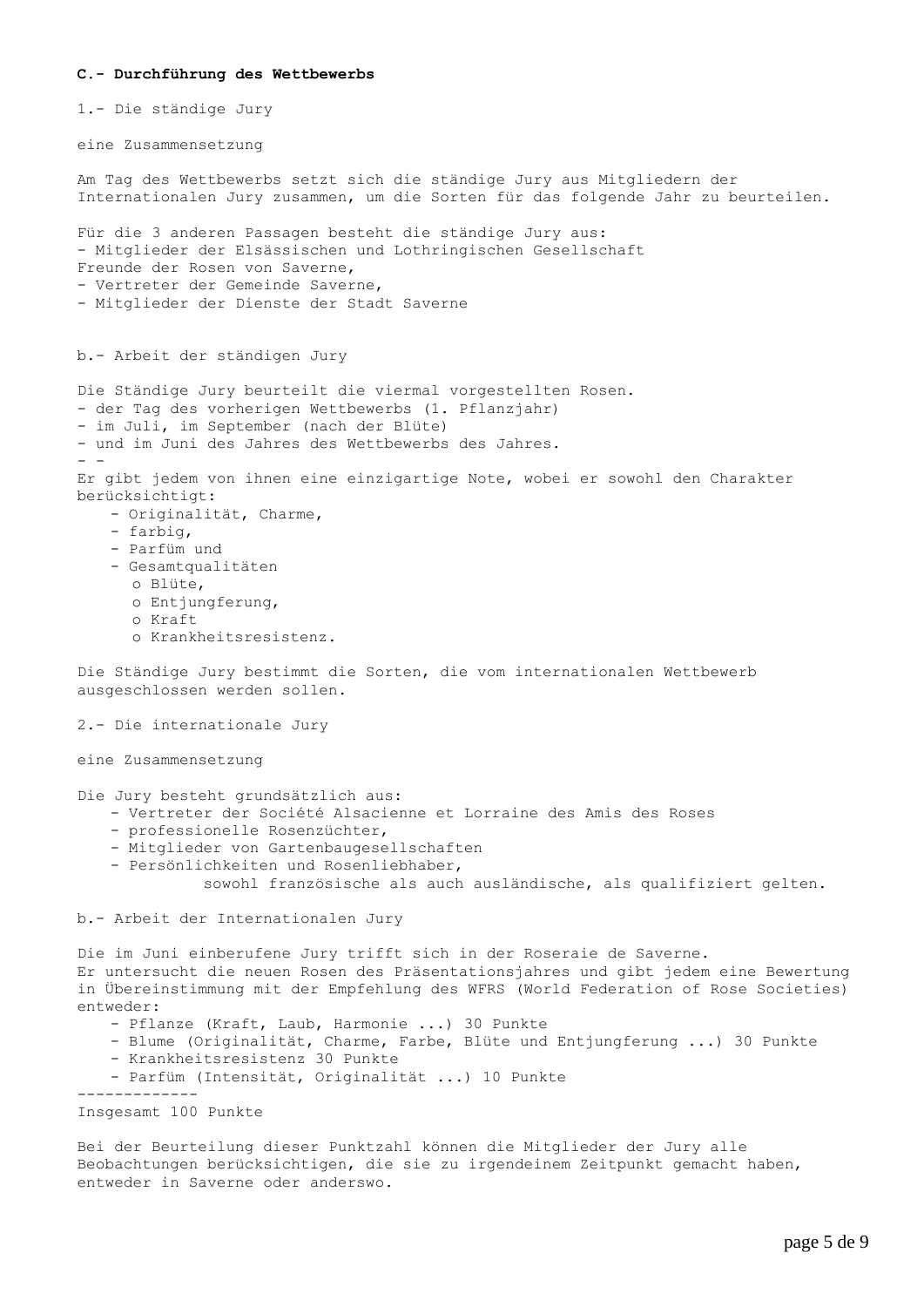#### 3.- Endgültige Bewertung

Bei jedem Besuch geben die Ständige Jury und die internationale Jury für jede Sorte eine Note von 100.

Das Endergebnis wird wie folgt gewichtet:

|                                      | Note           | Total retenu |
|--------------------------------------|----------------|--------------|
| Jury permanent (4 visites)           | $^{\prime}100$ | 60%          |
| <b>Jury International (1 visite)</b> | $^{\prime}100$ | 40 %         |
|                                      | Note finale    | $100 \%$     |

Gegen die Entscheidungen der beiden Jury kann kein Rechtsbehelf eingelegt werden.

## 4.- Preise und Diplome vergeben

Im Juni eines jeden Jahres werden die Preise des internationalen Wettbewerbs für neue Rosen von Saverne vergeben:

- eine Goldmedaille
- eine Silbermedaille
- zwei Verdienstzertifikate
- ein Parfümpreis

Auf Vorschlag der Ständigen Jury und um die Vergabe von Rosen mit gleichem Wert zu ermöglichen, kann die Anzahl der Medaillen verdoppelt werden.

Abhängig von der Wichtigkeit der Ausgabe des Wettbewerbs können andere Preise vergeben werden.

#### 5.- Öffentlicher Preis

Im Juni wählen die Besucher des Rosengartens anhand einer Ad-hoc-Abstimmung die schönste Rose unter den im Wettbewerb vorgestellten Sorten aus. Der Rosenzüchter, dessen Rose die meisten Stimmen gewonnen hat, wird schriftlich informiert.

#### 6.- Ausstellung preisgekrönter Rosen

Die preisgekrönten Sorten bleiben bis November nach der Vergabe der Preise ausgestellt. Sie werden dann endgültig in die Roseraie de Saverne aufgenommen.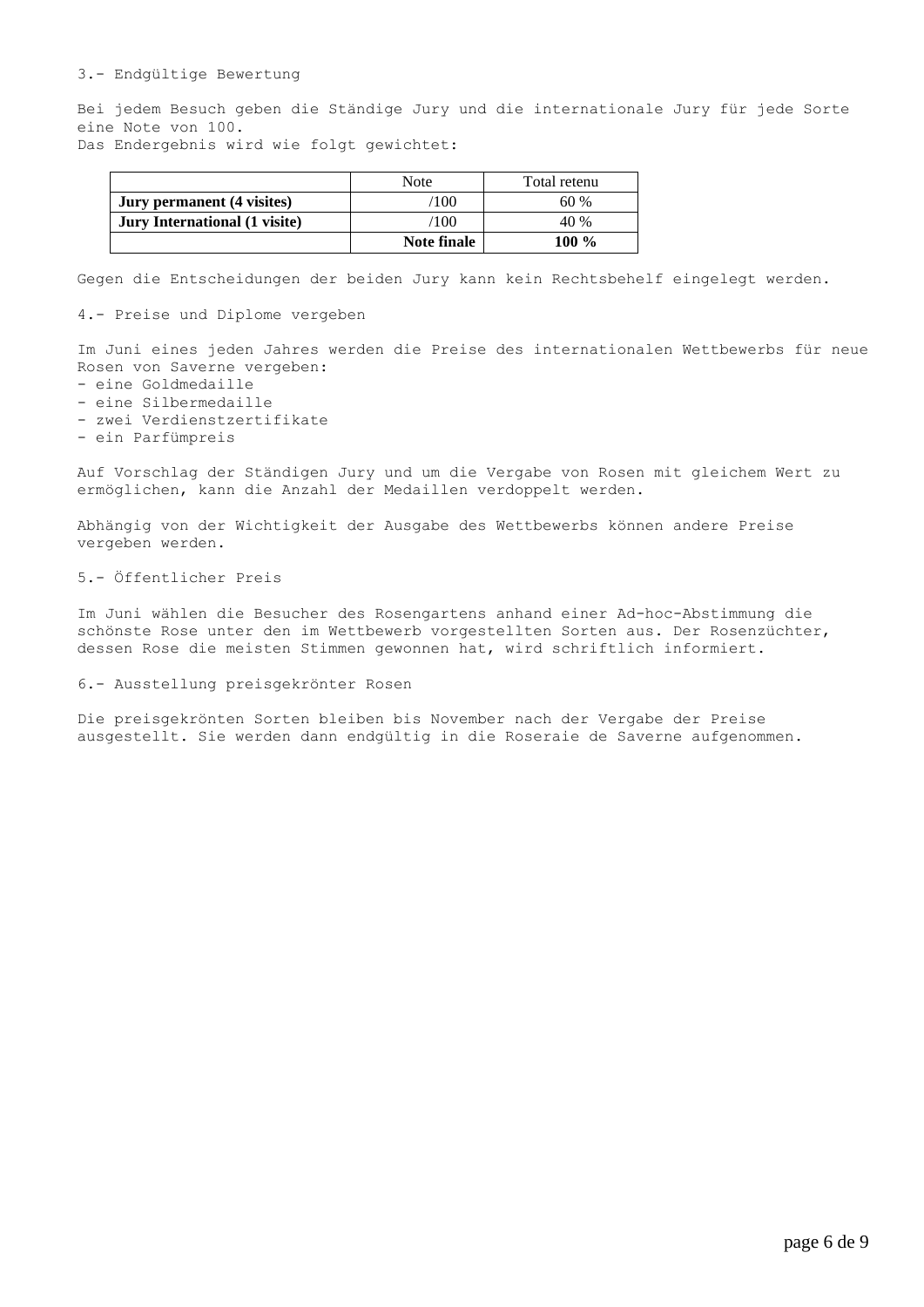# **Concours International de Roses Nouvelles de Saverne**

**Règlement du concours (**mise à jour mai 2021).

La Société Alsacienne et Lorraine des Amis des Roses de Saverne organise chaque année le « Concours International de Roses Nouvelles de Saverne ». Le but de ce concours est de favoriser l'innovation, de récompenser les obtenteurs et de promouvoir l'image de Saverne dans le monde des Roses.

## **A.- Clauses générales**

- **1.- Tout participant au Concours atteste, lors de son inscription, avoir pris connaissance du présent règlement et déclare l'accepter sans réserve.**
- **2.- La confidentialité et le respect des droits d'auteur sont garantis tout au long de la procédure.**

## **B.- Conditions de participation et délais d'inscription**

- **1.- Chaque obtenteur qui présente de nouvelles variétés de rosiers (5 au maximum) certifie sur son honneur qu'elles ont été obtenues par lui, qu'elles n'ont pas encore été mises en vente au moment de l'envoi.**
- **2.- Chaque variété doit être envoyée avant le 31 décembre précédent la première année du concours, en cinq exemplaires sauf pour les sarmenteux, arbustifs et couvre-sol en trois exemplaires.**

Les variétés sont plantées dès leur arrivée à Saverne. Les rosiers restent en place jusqu'au mois de novembre de la deuxième année (troisième pour les sarmenteux, arbustifs et couvre-sol) pour permettre au jury d'étudier la floraison et la végétation des rosiers pendant deux saisons (trois pour les sarmenteux, arbustifs et couvre-sol). Les variétés nouvelles sont présentées sans le nom de l'obtenteur, chacune portant un numéro, une lettre distinctive, s'il y a lieu.

**3.- Le colis contenant les sujets doit être adressé, franco de port, au** 

## Concours International de roses nouvelles Centre Technique Municipal 17, rue Joffre 67700 Saverne

## **Chaque sujet doit être étiqueté.**

## **4.- La lettre commerciale annonçant l'envoi des colis doit être adressé au Président de la Société Alsacienne et Lorraine des Amis des Roses à Saverne.**

Elle doit contenir les indications suivantes :

- a.- Les noms des obtenteur et présentateur
- b.- le n° et le nom variétal, le cas échéant
- c.- la variété
- d.- la parenté de la variété (s'il s'agit d'un accident, donner le nom de la variété dont elle est issue)
- e.- tous autres renseignements jugés utiles (fiche descriptive, etc…)
- f.- un certificat attestant que la variété n'a pas été mise au commerce avant l'inscription au concours. Le nom commercial de la variété peut être communiqué ultérieurement, dans les mêmes conditions.

## **5.- Un accusé de réception est adressé au présentateur.**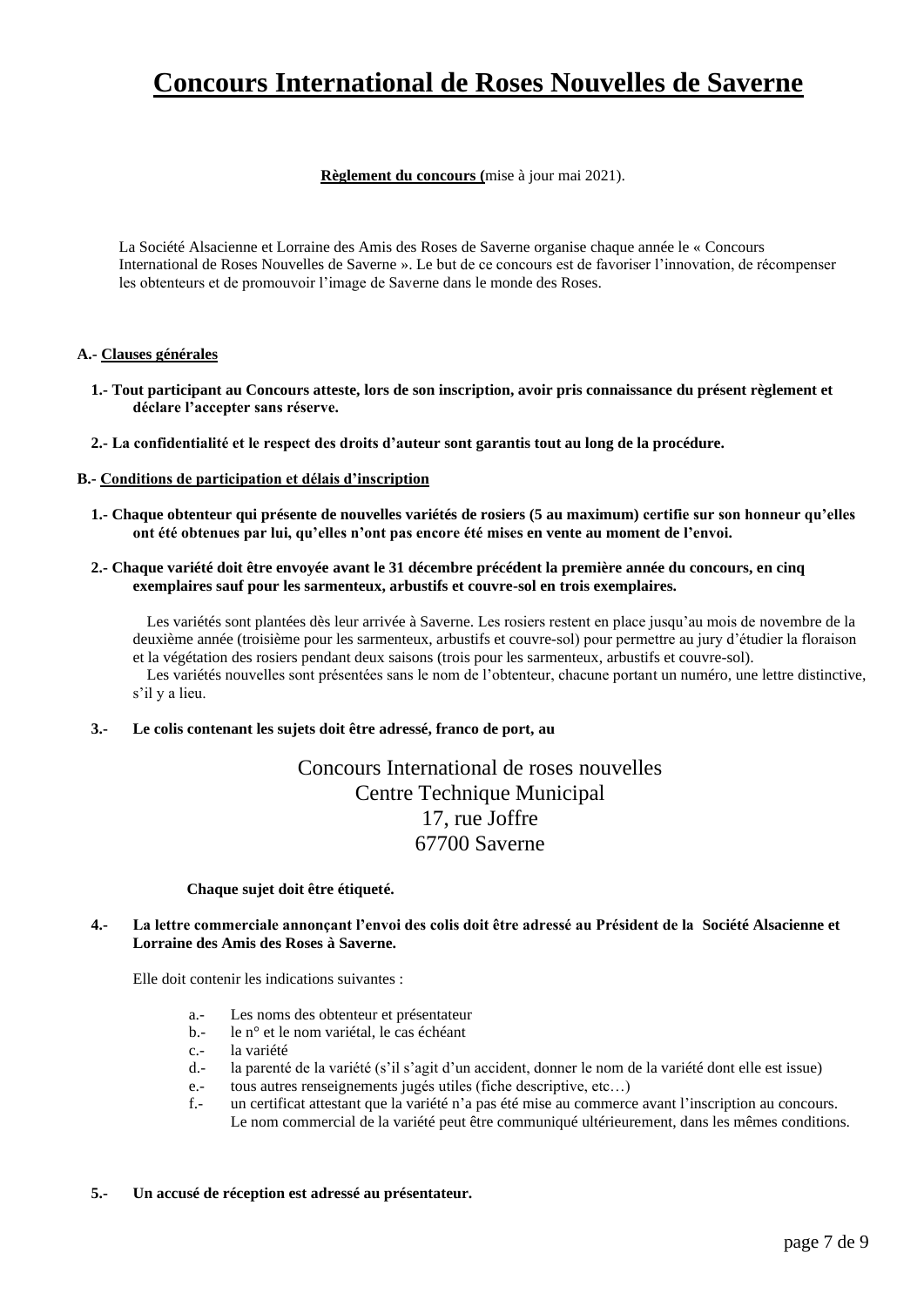## **C.- Déroulement du concours**

## **1.- Le Jury Permanent**

### **a.- Composition**

Le jour du concours le Jury permanent est constitué par les membres du Jury International pour juger les variétés de l'année suivante.

Pour les 3 autres passages le Jury permanent est composé :

- de membres de la Société Alsacienne et Lorraine des Amis des Roses de Saverne,
- de représentants de la Municipalité de Saverne,
- des membres des Services de la Ville de Saverne

### **b.- Travaux du Jury permanent**

Le Jury Permanent juge les roses présentées à 4 reprises,

- le jour du concours précédent (1<sup>ère</sup> année de plantation)
- en juillet, en septembre (suivant fleurissement)
- et en juin de l'année du concours de l'année.

Il donne à chacune d'elle une note unique tenant compte à la fois du caractère :

- d'originalité,

-

- de charme.
- de couleur.
- de parfum et
- des qualités d'ensemble
	- o floraison,
	- o défloraison,
	- o vigueur
	- o résistance aux maladies.

Le Jury Permanent détermine les variétés à éliminer au Concours International.

## **2.- Le Jury International**

## **a.- Composition**

Le jury comprend en principe :

- des représentants de la Société Alsacienne et Lorraine des Amis des Roses de Saverne
- des rosiéristes professionnels,
- des membres de sociétés horticoles
- des personnalités et amateurs de roses,

tant français qu'étrangers, réputés qualifiés.

### **b.- Travaux du Jury International**

Le jury, convoqué pour le courant du mois de juin, se réunit à la Roseraie de Saverne. Il examine les roses nouvelles de l'année de présentation et donne à chacune d'elle une note conformément à la recommandation de la WFRS (Fédération Mondiale des Sociétés de Roses) soit :

- Plant (vigueur, feuillage, harmonie …) 30 points
- Fleur (originalité, charme, couleur, floraison et défloraison...) 30 points
- Résistance aux maladies 30 points
- Parfum (intensité, originalité…) 10 points
	- Total 100 points

-------------

Pour l'appréciation de cette note les membres du jury peuvent tenir compte de toutes les observations qu'ils ont pu faire à toute époque, soit à Saverne, soit ailleurs.